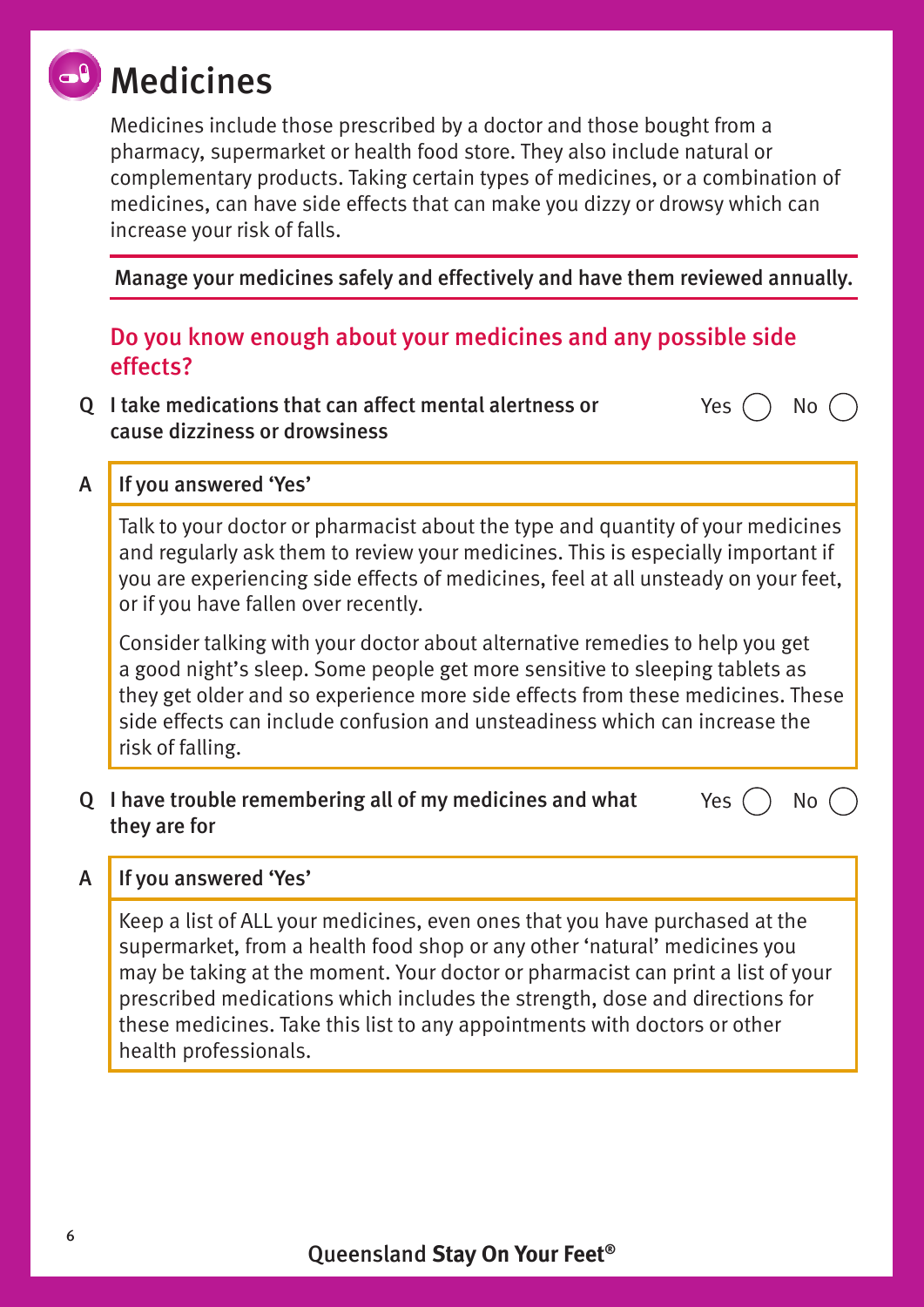#### Q I forget to take my prescribed medicine correctly (e.g. at the right time of day, with or without food)

#### A If you answered 'Yes'

Talk to your pharmacist if you are unsure about your medicines or if you are unsure if you are taking them correctly – this may help limit any side effects.

### Do you store your medicines correctly?

Q I tend to remove my medicines from their original containers

A If you answered 'Yes'

To make sure you are taking your medicines correctly, leave them all in their original containers, or have them packed into a medicines organiser, such as a Webster-Pak® (as pictured right) or dosette box.

# Do you have your medicines reviewed regularly?

Q During a doctor's appointment, there never seems enough time to discuss all my medicines with my doctor (including things that are not prescribed, like vitamins)

#### A If you answered 'Yes'

It can be useful to make an appointment with your doctor just to review all your medicines, vitamins, herbals and non-prescribed medicines. It would be helpful to either bring all your medicines with you or take your up-to-date list of medicines to this appointment.

#### Q I have not had my medication reviewed in the last 12 months

A If you answered 'Yes'

To make sure you are receiving the most up-to-date treatment, and to avoid taking any unnecessary medicines, have your doctor review your medicines once a year. This is important as your health conditions can change, different medicines may come onto the market, and new research about treatments may become available.



Yes ( ) No





Yes ( ) No